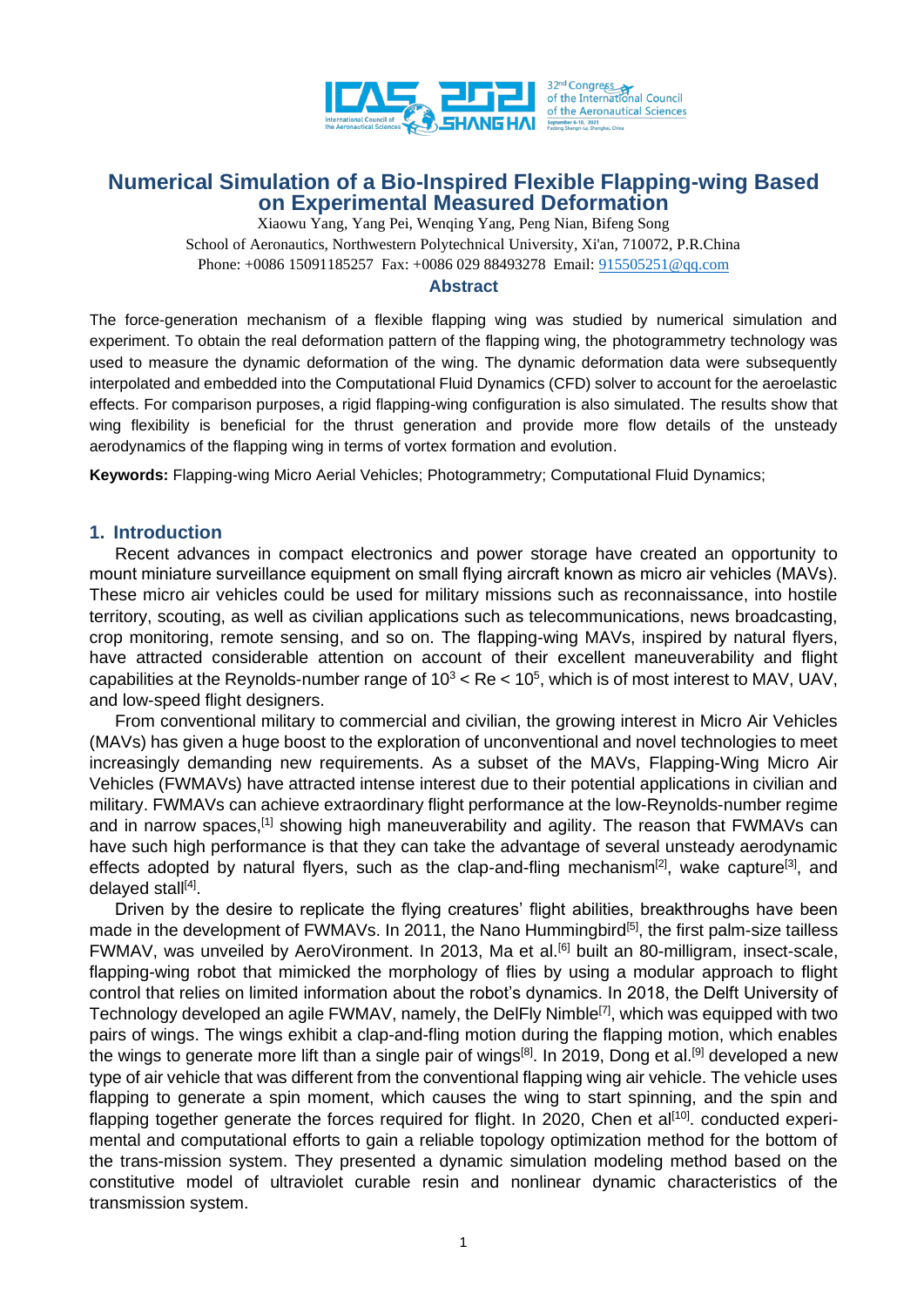There are many studies on the aerodynamic characteristics of flapping wings. Yang et al<sup>[11,12]</sup>. investigated the aerodynamic performance of a flapping wing by using preconditioned Navier-Stokes equations and the chimera grid method. Xue et al.<sup>[13, 14]</sup> explored the flapping wing flight by using a coupled Computational Fluid Dynamics (CFD) and Computational Structural Dynamics (CSD) method. Zhou et al.<sup>[15,16]</sup> focused on the unsteady aerodynamic forces of plunging airfoils. Li et al.<sup>[17]</sup> analysed the individual influence of pitching and plunging motions on flow structures by changing the phase lag between the geometrical angle of attack and the plunging angle of attack. They found that the plunging motion contributes to the development of the leading edge shear layer, while the pitching motion is the key reason for the instability of the leading edge shear layer. Lang et al.<sup>[18]</sup> studied the aerodynamic performance of owl-like airfoil undergoing flapping kinematics which were obtained experimentally.

However, the force characteristics of flapping wings can not be accurately revealed by using twodimensional models or prescribed kinematics. Besides, when the fluid-structure interaction (FSI) technique is used to solve the flow field around the flexible flapping wing, the structure of the flapping wing needs to be modeled. The flapping wing is composed of highly flexible membranes and anisotropic carbon skeletons. During flapping, the wing membrane will be strained, relaxed, and wrinkled. The complicated deformation pattern of the wing membrane makes it difficult to simulate it accurately. As an alternative approach, the real morphological deformation data of the wing can be obtained experimentally by using the photogrammetry technique.<sup>[8,19]</sup> Then, the real morphological deformation data are taken as input to account for the aeroelastic effect in the CFD simulation. Note that, by doing so, the structural modeling will not be necessary since the morphological deformation data of the wing structure is measured beforehand. Although many researchers have used this mixed experimental-numerical approach to study the aerodynamic characteristics of birds or insects, there are relatively few studies on FWMAVs with this approach.

In the current study, a dovelike FWMAV, developed by the Northwestern Polytechnical University (NPU) was studied. The dynamic deformation data of the wing is obtained by the Digital Image Correlation (DIC) technique. The dynamic deformation data then can be used for the calculation of aerodynamic forces. In the calculation of aerodynamic forces, the dynamic deformation data is taken as input to account for the aeroelastic effect in the CFD simulation. The deformation characteristics of the wing are represented by the dynamic deformation data, which in principle excludes the modeling of the complex flapping-wing structure.

This paper is organized as follows: firstly, the dynamic deformation data were obtained experimentally by the DIC technique. Then, the dynamic morphological model of the flapping wing is acquired by interpolation of the experimental data. Further, the dynamic morphological model was embedded into the CFD solver to obtain the aerodynamic force and flow structure of the flapping wing in a real deformation pattern.

## **2. Materials and methods**

### 2.1 Flapping mechanism

The flexible wings were connected to a four-bar mechanism (Figure 1a). The four-bar mechanism was driven by a Faulhaber servo motor, which can drive the flapping mechanism with high precision.





(a)Experimental setup (b)Markers on the wing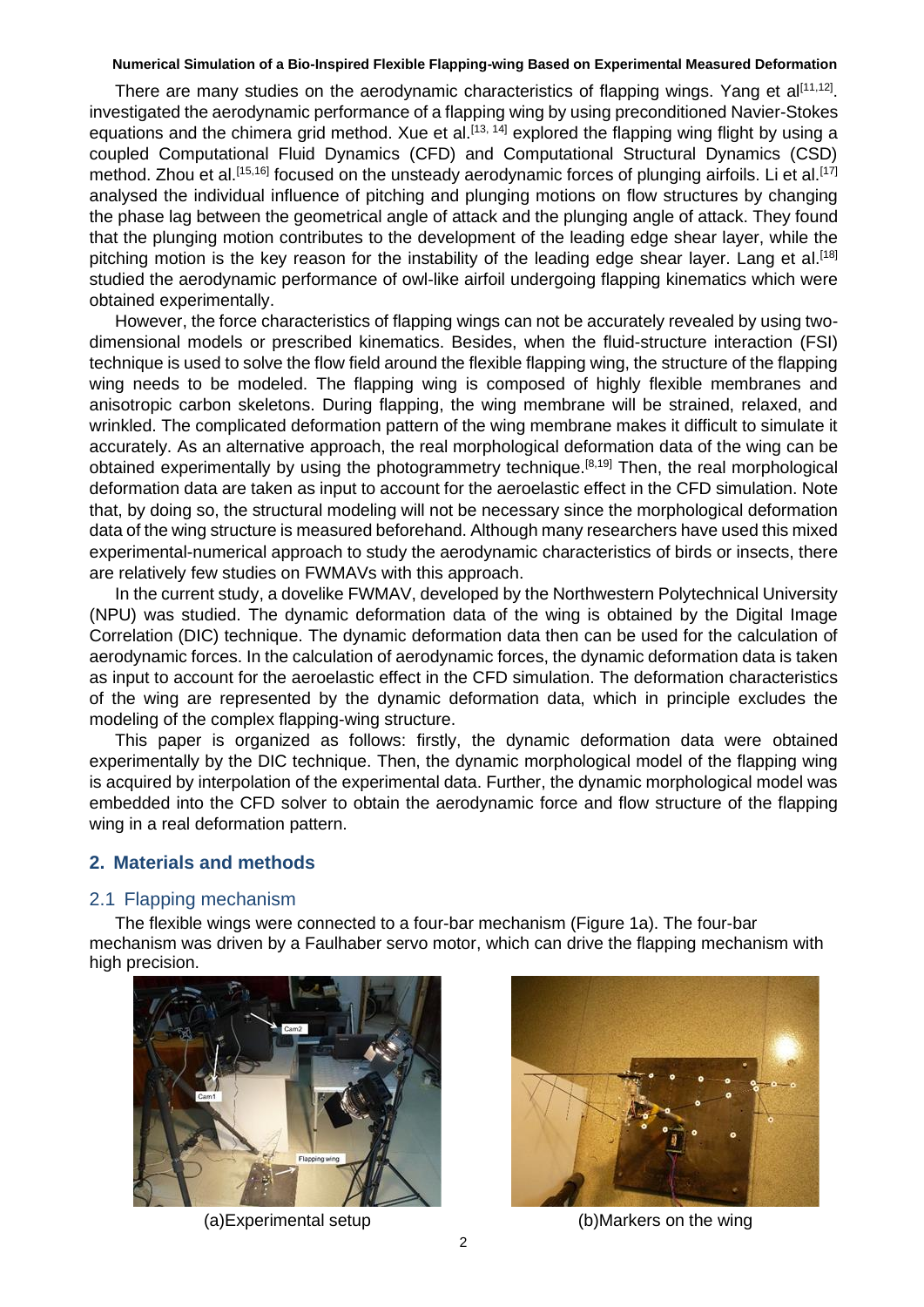Figure 1 – Experimental setup and markers on the wing.

## 2.2 Wing deformation measurement

To obtain the actual morphological deformation data, several representative points were marked on the wing (Figure 1b). The markers were instantaneously traced via a photogrammetry system (Figure 1a), in which two high-speed cameras, indicated as Cam1 and Cam2, were used to record the wing markers.

The photogrammetry technology is quite suitable for the measurement of flapping wing deformation due to its nature of image correlation, thus have no interference to the test subject. It has two synchronized high-speed cameras that align with each other by a certain angle. The angle is carefully adjusted that ensure the flapping wing lies in the viewport of both cameras. To ensure sufficient light supply, two halogen lamps that emit uniform and powerful white light are used to illuminate the flapping wing.

Before the measurement, the two cameras need to be calibrated. As shown in Figure 2, a series of images of the calibration grid need to be acquired before calibration. For a typical setup, 15-20 images will be a good number. For each image, a number of points extracted is displayed. When the extraction is complete, the calibration will be computed; a score will be displayed for each image; and a final score displayed in the lower right. After the calculation is complete, you will be presented with a report of calibration results and error scores. The errors will be displayed per image, as well as an overall error score. Below the calibration scores, the intrinsic parameters of the two cameras and their relative position information are listed. Each result is listed with a confidence interval that indicate the quality of the image sequence. When the error score and confidence intervals are acceptable, the calibration is complete.

Point tracking is carried out manually by the operator. Thus, beside the accuracy of camera calibration, the accuracy of the measurement is also related to the operator. If the camera calibration error and human tracking error are not taken into account, then according to the 2048×1088 pixels resolution of the cameras and the 25×50cm size of the field of view, it can be calculated that the measurement error of the system is 0.23mm.

Once calibration is complete, the camera model (the intrinsic parameters of the two cameras and their relative position information) is built. The displacement of the marker can be calculated by substituting the pixel coordinates of the marker on the two cameras into the previously obtained camera model.



Figure 2 – Camera calibration.

# 2.3 Reconstruction of the wing surface

The reconstruction of the wing surface at a certain time instant  $(t/T = 0.0)$  is illustrated in Figure 3. After obtaining the coordinates of the marked points (Figure 3a), the points were then connected by spline curves, and the spline curves were further interpolated by multisection surface to obtain the wing surface(Figure 3b). A similar operation was performed at all instants to obtain the wing morphology within a flapping cycle as shown in Figure 4.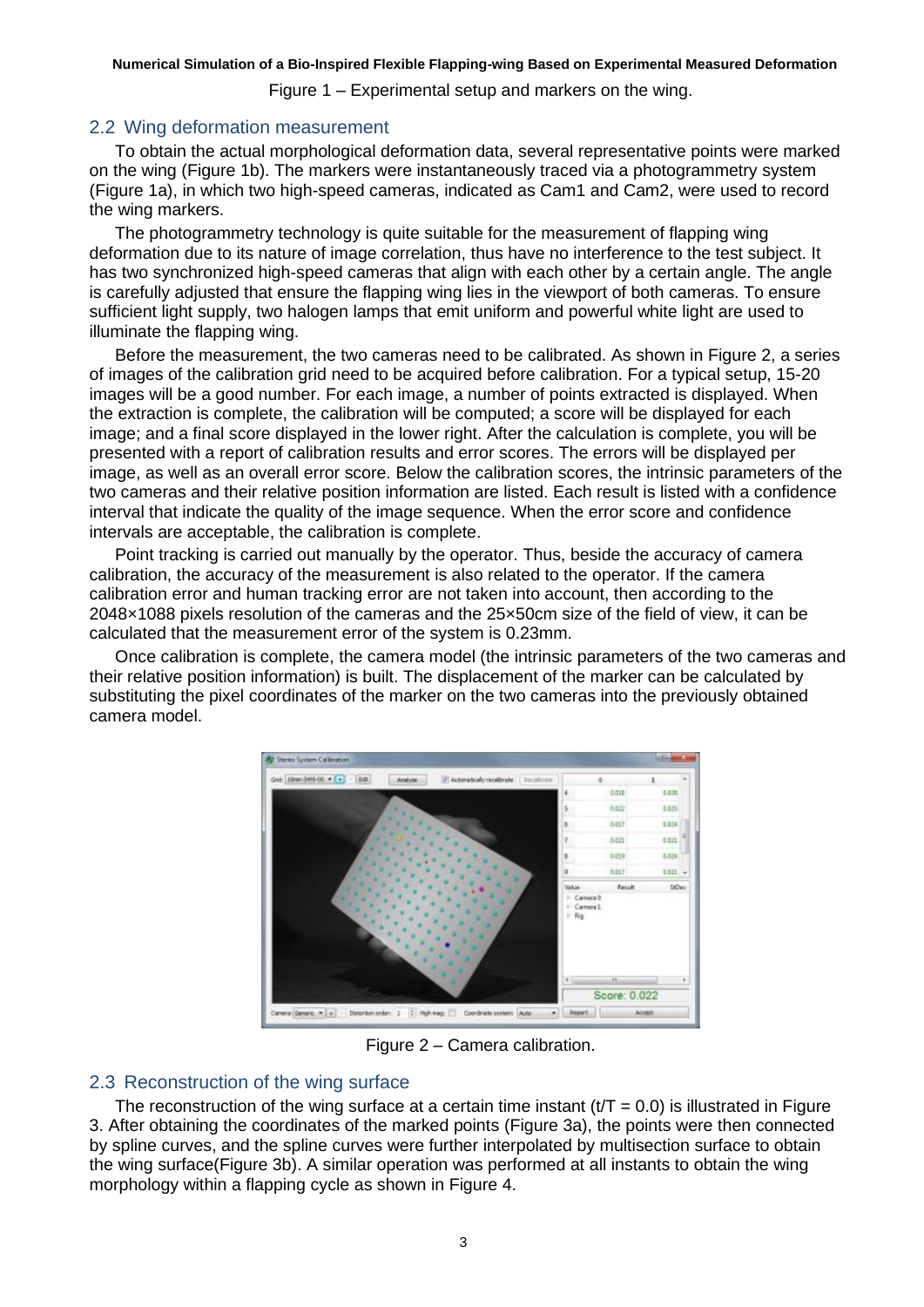



(a) marker points from photogrammetry points noni photogrammeny<br>measurement (b) reconstructed wing surface

Figure 2 – Wing surface reconstruction: (a) marker points; (b) reconstructed wing surface.



Figure 4 – The morphology of the wing surface at different instants (downstroke in green, upstroke in blue, and red in the reversal stage).

## 2.4 Numerical method and setup

The unsteady viscous flow generated by the flexible wing was numerically simulated by Ansys Fluent. The simulation solves the full laminar flow due to the relatively low Reynolds number. The pressure-based solver was employed to cope with the incompressible low-speed flows existing in the current study. The coupled algorithm was chosen for the pressure-velocity coupling. In the spatial discretization, least-squares cell-based, second-order, and second-order upwind were used for the gradient, pressure, and momentum respectively. The first order implicit was applied for the transient formulation.

After the wing surface at t/T=0.0 was reconstructed, the surface mesh used for CFD simulation was generated on the reconstructed wing surface at this instant. The surface mesh was further transferred to the remaining time instants by the Radial Basis Function (RBF) based on the coordinates of the markers of the corresponding time instants. Note that, only the surface mesh was transferred, the deformation of the interior mesh was accomplished by the dynamic mesh algorithm<sup>[20]</sup>.

The sampling frequency of the cameras is at 200Hz. The flapping frequency was 6Hz. This yields 34 time instants within one flapping cycle, which are not sufficient to temporally resolve the flow-structure evolution during the flapping motion. The Fourier series fitting with 8th order was used to perform a temporal interpolation to obtain sufficient temporal resolution for the CFD simulation. The 34 sets of the coordinate data of the surface mesh node within one flapping cycle were interpolated to 500 equidistant time moments by sampling from the fitted model.

During the simulation, the wing undergoes substantial rigid body rotation and structural deformation. This configuration challenges the existing dynamic mesh algorithms because the mesh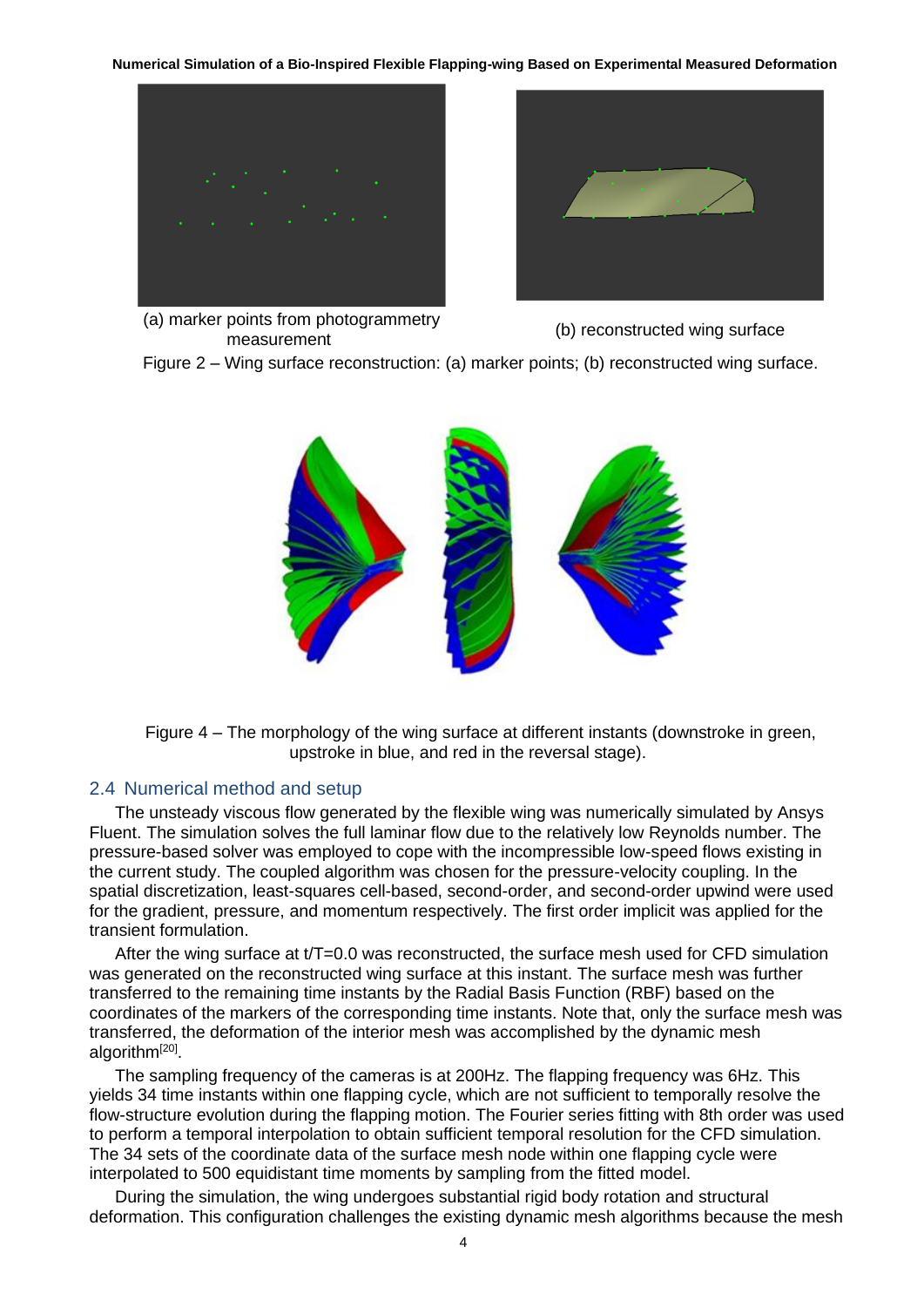near the wing will experience large distortion and twists which can easily result in negative cell volume, thus abort the solver. Given this difficulty, the overset mesh strategy was adopted. Figure 5 shows the computational mesh zones and the overset mesh strategy. Because the flexible wings are symmetrical with respect to the fuselage, only one side of the wings was simulated. A symmetry plane was applied where the middle of the body would be. There are two mesh zones in total, i.e., the component mesh zone (with the wing wrapped inside) and the background mesh zone (with dense mesh region that wraps the range of flapping). The background mesh and the component mesh have a similar cell size at the overset interface to facilitate accurate data transfer. The size of the background mesh zone and the component mesh zone are 30c  $\times$  30c  $\times$  30c and 5c  $\times$  5c  $\times$  5c respectively. The background mesh has a fine mesh region that covers the flapping range of the overset mesh. Note that, during the simulation, the wing undergoes remarkable rigid body rotation and structural deformation. In view of this, the component mesh was set to exhibit the same rigid rotation of the wing to counteract the distortion of the mesh caused by the rigid flapping of the wing. Therefore, the component mesh only needs to deal with the mesh distortion caused by structural deformation, which is much moderate than the distortion caused by rigid rotation.

For comparison purposes, a rigid flapping-wing configuration is also simulated. Since the freestream velocity is zero, the Reynolds-number is defined by the chord length of the wing root and the maximum linear velocity of the wing tip. A UDF (user-defined function) was used to update the wing mesh.





(a) overall grid strategy (b) wing surface mesh and dense region Figure 5 – Mesh strategy for the flexible wing: (a) overall grid strategy; (b) wing surface mesh and dense region.

# **3. Results and Discussions**

## 3.1 Grid convergence study

It is important to investigate the convergence of the solution with increasing grid resolution and decreasing time-step size. Therefore, to determine the proper grid resolution for the wing, a gridconvergence study is conducted for the flexible wing by varying the cell amount of the component mesh, that is, the mesh surrounds the flapping wing. As shown in Table 1, three sets of meshes were selected using different resolutions, i.e., around 2 million, 4 million, and 8 million respectively. Note that, as the dynamic morphological data acquired by the experiment was used to move the flapping-wing meshes (500 steps in one period), we thereby only test the spatial convergence accordingly.

| Table 1 – Mesh resolution used in grid convergence study |            |             |            |
|----------------------------------------------------------|------------|-------------|------------|
| Mesh resolution                                          | Coarse     | Medium      | Fine       |
| Wing surface mesh                                        | 32,000     | 60,000      | 117,000    |
| Component mesh                                           | 1.5million | 2.9million  | 6.4million |
| Background mesh                                          | 0.9million | 1.1 million | 1.2million |
| Total mesh                                               | 2.4million | 4.0million  | 7.6million |

The force differences of the three sets of meshes mainly occur at the peaks and troughs of the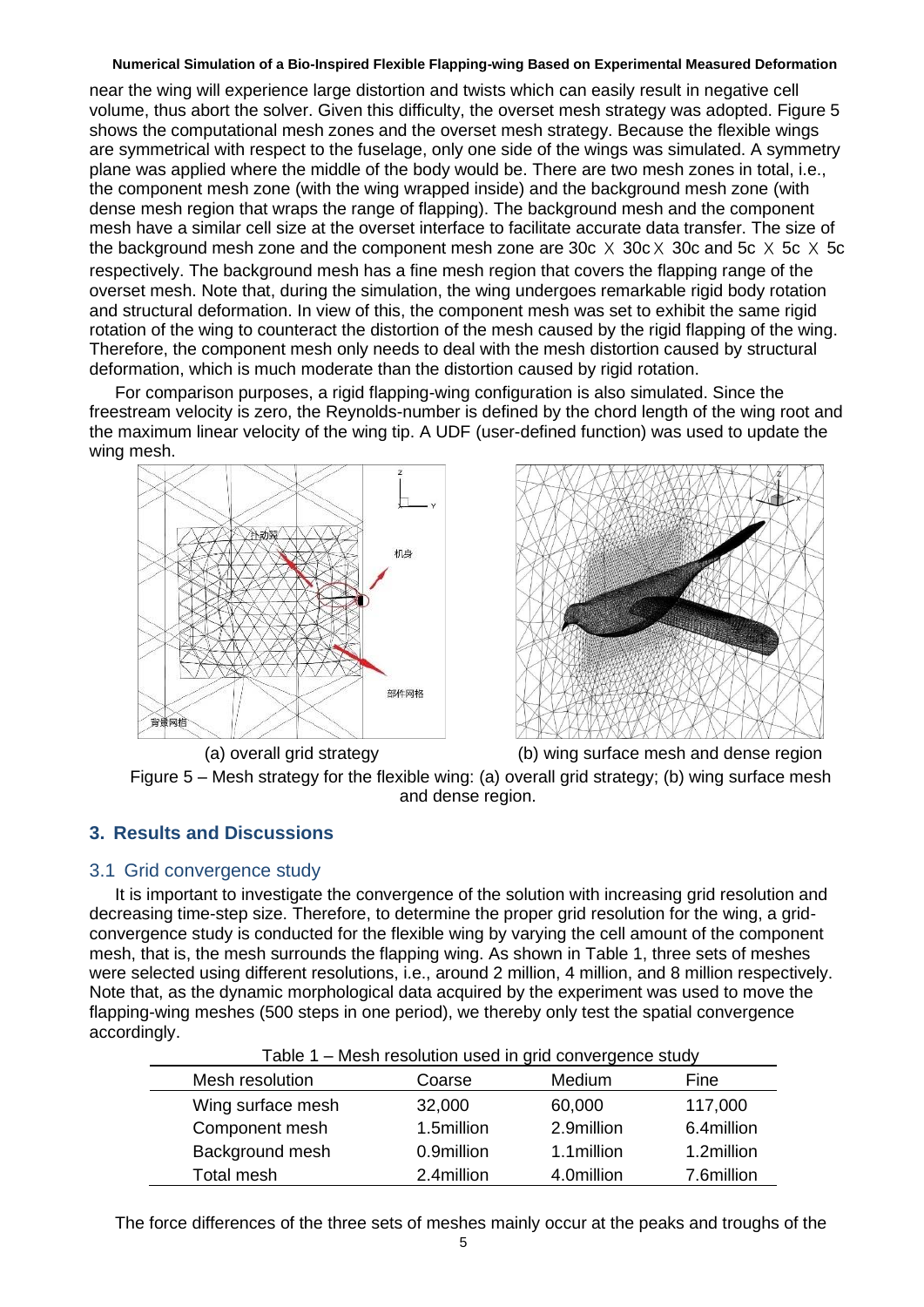curves, where the wings undergo a significant unsteady aerodynamic effect.The maximum disparity of the force curves between the medium case (adopted in this paper) and the fine case is about 2%, indicating that the aerodynamic force results in the current study were grid-independent.

## 3.2 Force comparison of rigid and flexible wings

The resulting aerodynamic forces as well as the pressure distribution and vortex structures, are addressed and discussed in this section. In Figure 6, force coefficient variation for the two configuration (rigid and flexible) in different directions during one flapping cycle are shown. The force component in the z direction for the two configuration have a similar trend of variation. The amplitude of the two configuration is similar, but the phase is different, this may be caused by the wing flexibility. In regard to force component in the x direction, which corresponding to the thrust, the flexible wing generate considerable thrust, while the rigid wing model generate almost no thrust. This is foreseeable because the flexible case tend to form a pitching angle during the flapping cycle, which is beneficial for thrust generation.

Under current flow conditions (no incoming flow), from an analytical point of view, the thrust will be essentially zero, if the wings are rigid. With the absence of incoming flow, the airflow does not deflect due to the flapping itself, and the rigid wing does not allow to exhibit a spanwise twist (pitching in 2D airfoil), and the resulting force will be mainly point to the z direction. There will be almost no component in the thrust direction. In the real wing case, the wing flexibility allows spanwise twist, this produces a pitching effect at the wing sections so that thrust can be generated even without incoming flow.



(a) forces in the vertical direction (b) forces in the horizontal direction Figure 6 – Force comparison of rigid and flexible wings in the: (a) vertical direction and (b) horizontal direction.

## 3.3 Aerodynamics and flow structures

Figure 7 shows the instantaneous pressure contours at  $t/T=0.00$ ,  $t/T=0.25$  (halfway downstroke),  $t/T=0.50$ , and  $t/T=0.75$  (halfway upstroke). At  $t/T=0.25$ , there is a significant low-pressure area on the upper surface of the wing due to the leading edge vortex, while a relatively uniform highpressure area on the lower surface due to impacting with the air, as clearly shown in Figure 7b. Similarly, at  $t/T = 0.75$ , the relatively uniform high-pressure area is switched to the upper surface, while the low-pressure area caused by the leading edge vortex during upstroke presents in the lower surface, as shown in Figure 7d. The net pressure difference between the upper and lower surfaces at these two moments are the main reason for the extremum values at these two moments.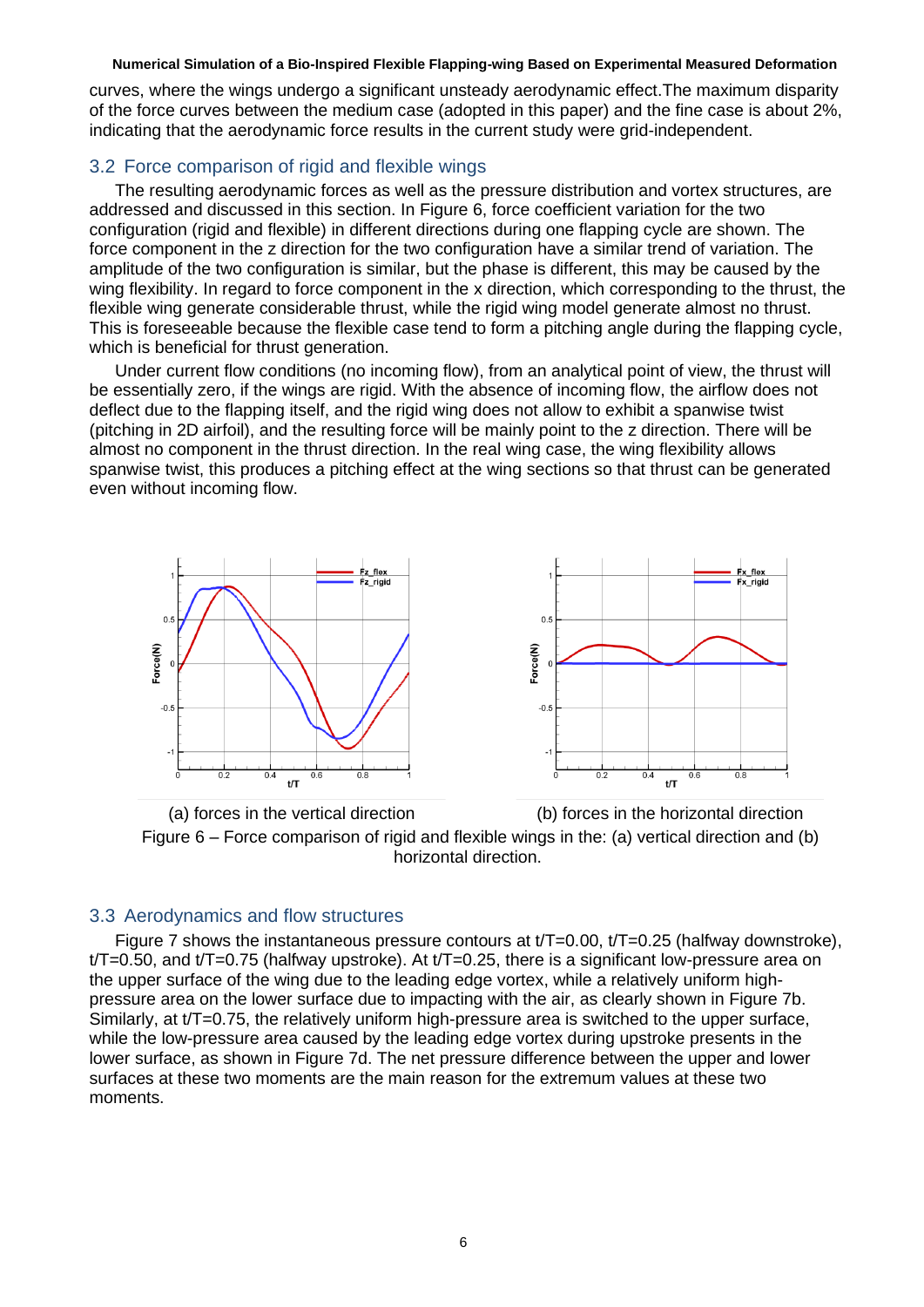**Numerical Simulation of a Bio-Inspired Flexible Flapping-wing Based on Experimental Measured Deformation**



(c)  $t/T=0.50$  (d)  $t/T=0.75$ 

Figure 7 – Pressure distribution at: (a) beginning of downstroke; (b) middle of downstroke; (c) beginning of upstroke; (d) middle of upstroke.

In order to further analyze the flow structures around the wing, the vortex structures at different moments are visualized by using the Q criterion,<sup>[21]</sup> which are colored by y vorticity for defining the rotational direction (seen in Figure 8). There are four dominant vortex structures: the Leading Edge Vortex (LEV), the Trailing Edge Vortex (TEV), the Tip Vortex (TV), and the vortex ring. Note that the vortex ring is jointed by the LEV, TV, and TEV.

At t/T=0.0, when it is at the start of the downstroke, the LEV, TEV, and the TV that are generated during the previous upstroke are about to shed from the wing to prepare for the generation of new vortexes. Consider that, if the wing is rigid, the vortex system in the early downstroke should be generated due to the still rising airflow. However, because of the presence of deformation on the real wing, the outer part of the wing is still moving upward, and the early vortex system is delayed compared with the rigid wing.

At t/T=0.1, a vortex ring is generated on the upper surface of the wing and becomes larger with the flapping goes on. The vortex ring, which is jointed by the edge vortexes (i.e., LEV, TEV, and TV), is observed to become stronger until the wing rotates to the extreme position where the downstroke ends and the upstroke starts. From t/T=0.1 to t/T=0.5, the vortex ring forms and stretches around the wing and eventually breaks down.

At t/T=0.5, when the upstroke starts, the vortex structures generated during downstroke are not completely detached due to the still downward-moving outer wing part. Shortly after t/T=0.5, the whole wing flaps up and new vortexes are generated. The following process is similar to that of the downstroke.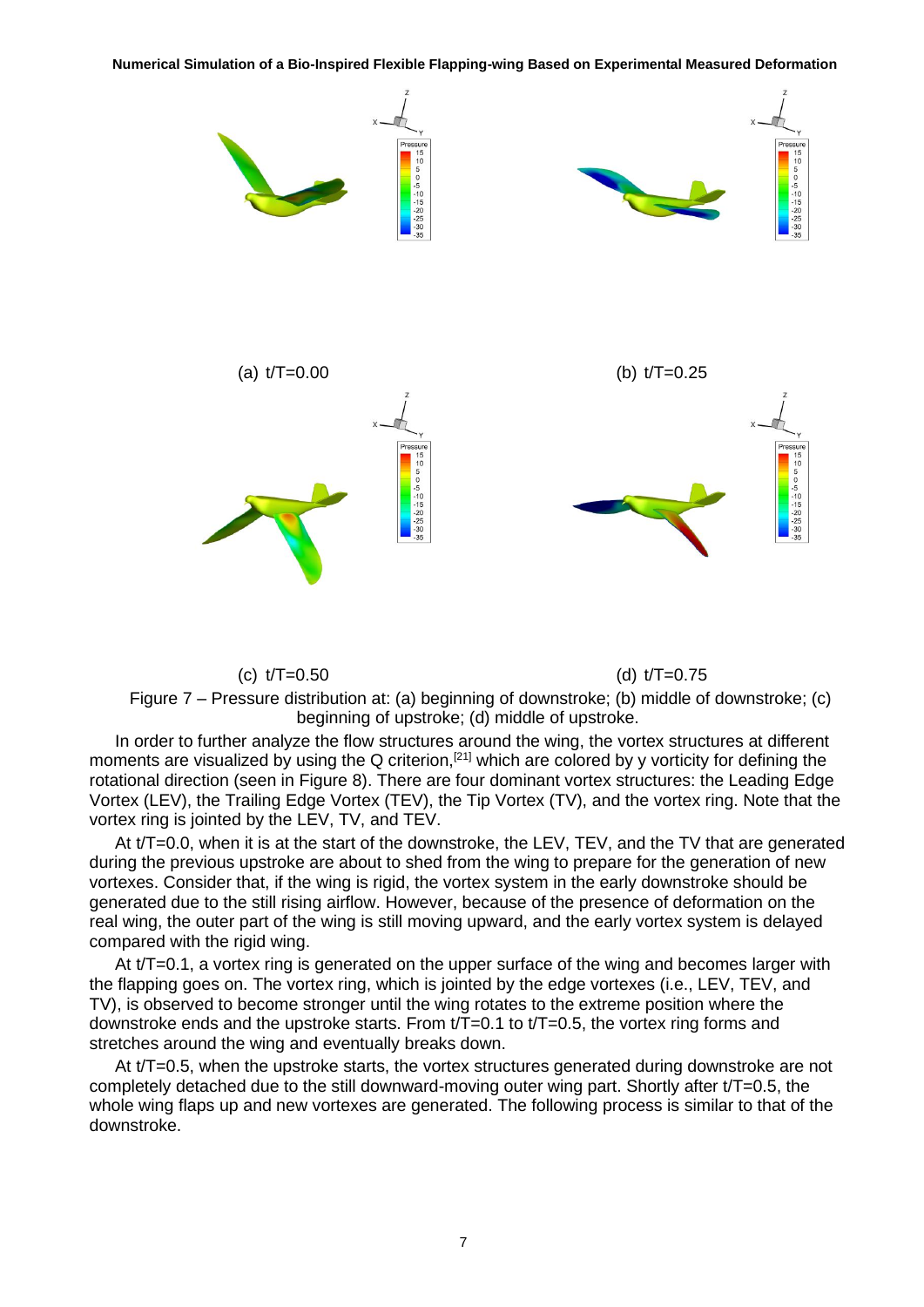

Figure 8 – Isosurface of Q criterion (Q=5000) colored by y vorticity during one flapping cycle.

### **4. Conclusions**

The aerodynamic characteristics of a flexible flapping wing were numerically simulated using ANSYS Fluent. To accurately model the kinematics of the flexible flapping wing, the morphological deformation pattern derived from a photogrammetry experiment was used as a prescribed input to the solver, thus omitting the need for a complex FSI model. The results shows that the flexible case tend to form a pitching angle during the flapping cycle, which is of benefit to thrust generation. The following conclusions can be drawn from the study:

(1)The formation and evolution of the vortical structures, including the LEV, TEV, TV, and vortex rings, are visualized by the CFD simulation. In the middle of the downstroke, there is a noticeable low-pressure area on the upper surface of the wing due to the LEV, while a relatively uniform highpressure area on the lower surface due to impacting with the air. The net pressure difference between the upper and lower surfaces at  $t/T=0.25$  and  $t/T=0.75$  is the main reason for the extremum values at these two moments. The vortex ring is formed by the LEV, TV, and TEV according to the theory of vortex dynamics which states that vortex filaments can only end at solid walls or form vortex rings. Because the numerical simulation is carried out under the condition of zero freestream velocity, the vortical structures are advected only by self-induction, and hence tend to stick near the wing, resulting in a complex interference structure around the wing.

(2)From an analytical point of view, the thrust will be essentially zero, if the wings are rigid. With the absence of incoming flow, the airflow does not deflect due to the flapping itself, and the rigid wing does not allow to exhibit a spanwise twist (pitching in 2D airfoil), and the resulting force will be mainly point to the z direction. There will be almost no component in the thrust direction. In the real wing case, the wing flexibility allows spanwise twist, this produces a pitching effect at the wing sections so that thrust can be generated even without incoming flow.

This study is helpful for understanding the effect of wing flexibility and gives new insights into the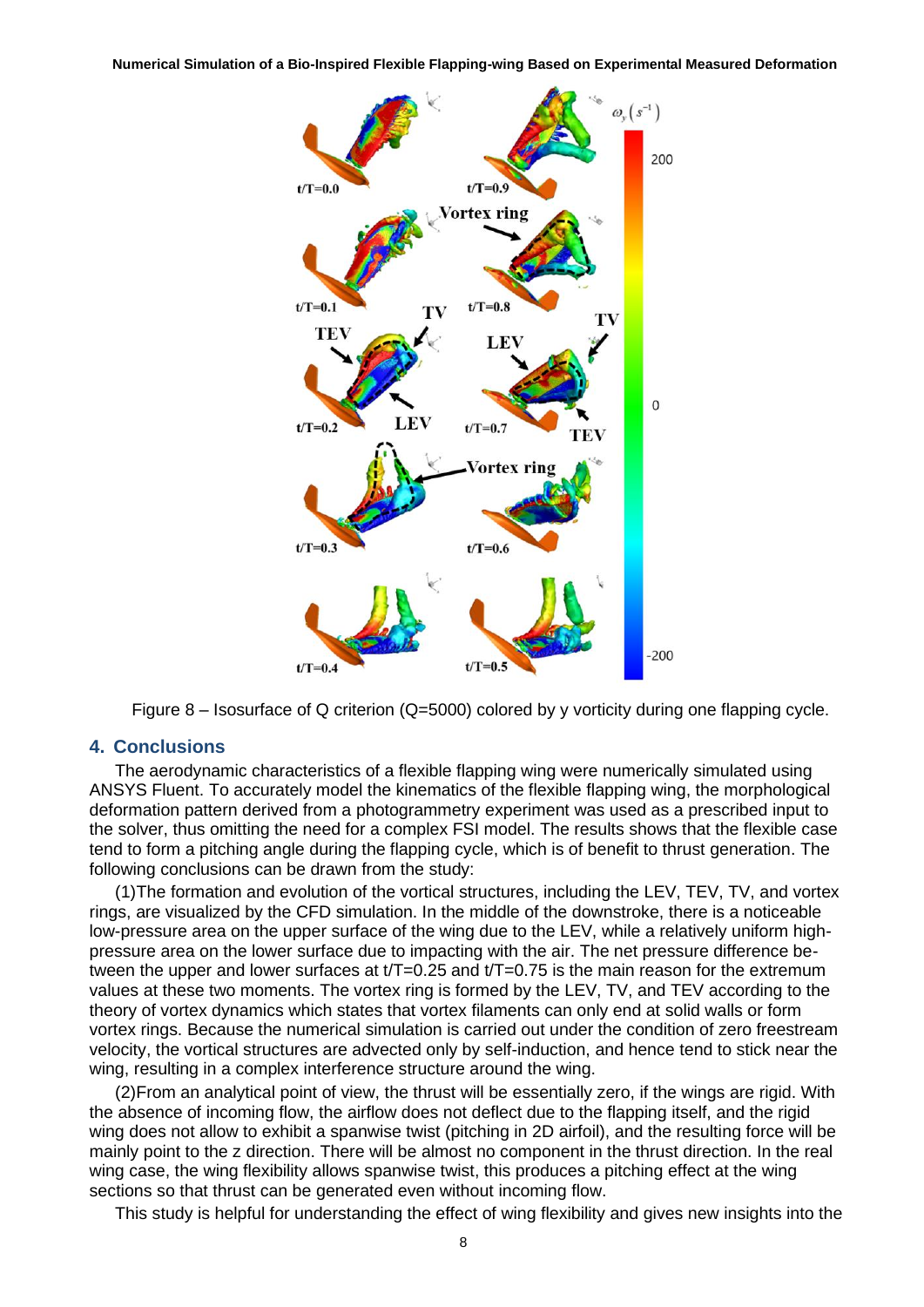three dimensional vortex structure in the vicinity of the flexible wing.

# **Copyright Statement**

The authors confirm that they, and/or their company or organization, hold copyright on all of the original material included in this paper. The authors also confirm that they have obtained permission, from the copyright holder of any third party material included in this paper, to publish it as part of their paper. The authors confirm that they give permission, or have obtained permission from the copyright holder of this paper, for the publication and distribution of this paper as part of the ICAS proceedings or as individual off-prints from the proceedings.